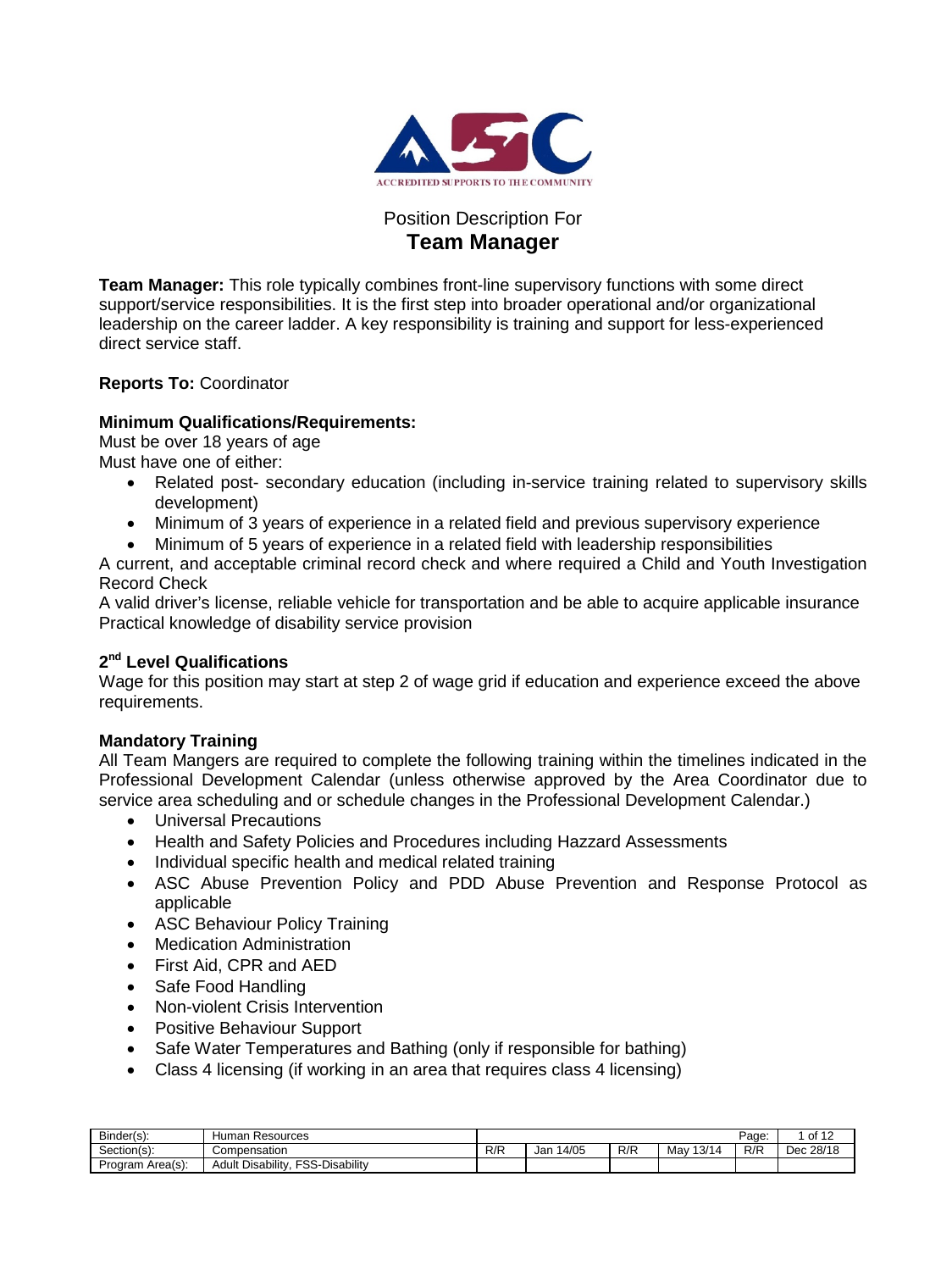# **Key Performance Area Overview***:*

The **Team Manager** role requires qualifications and progressive experience that prepare the person to provide direct supervisory leadership to a team of direct service staff, as well as provide a broad range of services to individuals with disabilities. The role requires a positive attitude that acknowledges the gifts and passions of persons with disabilities; an aptitude for service and support; and a relevant knowledge and skill base.

- A positive attitude and belief that persons with disabilities have the right and responsibility to define and pursue their life choices, and pursue active participation and involvement in the community.
- Cultural and ethnic sensitivity.
- A practical understanding of relevant general and organization-specific policies, procedures, operational protocols, legislation, professional codes of ethics and guidelines, contract terms and conditions, and other practice guidelines.
- Demonstrate supervisory, leadership, team-building and related skills and aptitudes, including strong coaching and mentoring skills, and the ability to use effective conflict resolution and mediation techniques.
- Demonstrate ability to work effectively in a team-oriented work environment.
- Well-developed computer and writing/reporting skills in accordance with the specific role and agency/service requirements, basic internet search skills, and the use of basic management spreadsheet, and database tools.
- Communicate in a professional, timely, accurate and respectful manner with individuals, families, guardians, staff and community representatives.
- Effective time and priority-management skills and the ability to balance competing demands/priorities and deal with competing opinions. This includes knowing when it is appropriate to ask for assistance or refer to more experienced staff.
- Knowledge of basic rules and guidelines for personal health and safety, as appropriate.
- A well-developed understanding of the broader range of community resources available to support the individual's participation and inclusion, and an understanding of how and when they may be accessed. This includes the ability to develop and maintain an effective community network, and the ability to interact effectively with others in the individual's social network.
- The ability to work various shift schedules and in physically challenging situations, if required by the situation.
- Supervise staff members to ensure the effective and efficient implementation services. This includes project planning, orientation/training, work assignments and setting priorities, reporting and documentation requirements, evaluation and ongoing coaching.
- Act as the team resource for policies, procedures, legislation and regulations, service protocols, ethical codes and guidelines. This may include being an "on-call" resource (possibly part of the on-call rotation) for emergency and off-hour coverage for individual and staff support.
- Act as the principal liaison between staff and senior agency leadership, as well as between the team members.
- Work with the Coordinator in the risk assessments process and the development of Individual Service Plans.
- Help develop and manage team scheduling and budgets.

| Binder(s):       | Resources<br>Humar                                 |     |               |     |              | Page: | 2 of 12      |
|------------------|----------------------------------------------------|-----|---------------|-----|--------------|-------|--------------|
| Section(s):      | Compensation                                       | R/R | i 4/05<br>Jar | R/R | 13/14<br>May | R/R   | 28/18<br>Dec |
| Program Area(s): | -Disability<br>Disability<br><b>FSS-L</b><br>Adult |     |               |     |              |       |              |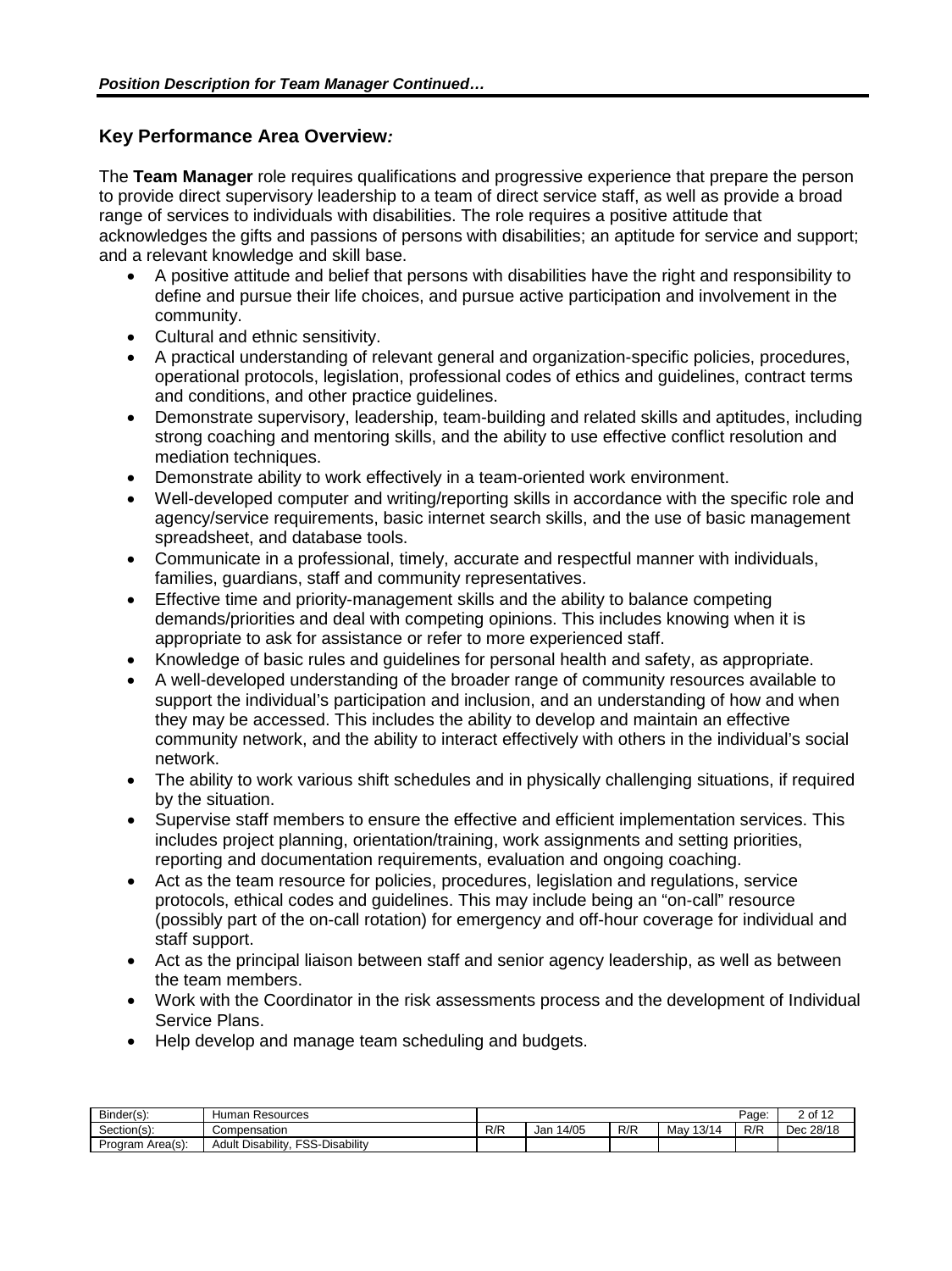- Engage with the community to encourage and support community options and connections: connect with other organizations, groups and agencies to expand both natural and community supports.
- Undertake special tasks, projects or assignments, including representing the organization on external committees.

When acting in a direct service capacity, the Team Leader role includes the typical responsibilities of a Community Disability Practitioner, as follows:

- Implement person-centered plans to support adults, youth and children in personal development, community involvement, behaviour management and/or personal care.
- Assist individuals to achieve their personal goals and outcomes by developing basic life skills, in order to build their confidence, competence and participation within their community networks. This may include modelling desirable behaviours for life skills development and academic skills development as desired.
- Help individuals develop home living skills and, when needed, take part in the care and maintenance of their home or environment.
- Assist individuals to develop and maintain respectful relationships with others in the community, in order to support meaningful participation and inclusion. This includes participation in employment, volunteer, recreational, play and other social activities.
- Model socially-appropriate behaviours for both the individual and the community.
- Support generic community services to provide sensitive support and appropriate adaptations that meet the individual's needs.
- Be aware of the individual's physical, social, and recreational environments; and take action to minimize risks and maximize participation and inclusion.
- Encourage and help individuals to advocate on their own behalf for their own needs.
- Promoting advocacy and leadership abilities.
- Follow ASC policies, procedures, work instructions and practices.

# **Core Competencies***:*

**1. Building Relationships:** Supporting the development and maintenance of meaningful relationships between the individual and others in the community or between the organization and community groups.

# **1.1. Supports active participation in the community.**

- Identifies groups and/or social, volunteer or work activities in the community that match the individual's interests.
- Find people and settings in the community that are welcoming and a good fit for the individual.
- Advocates with community members for inclusion of individuals with disabilities, citizenship rights and opportunities that adults and children have.
- Supports the individual's contribution to activities and engagement with others in the community setting.

| Binder(s):       | Humar<br>Resources                                       |     |              |     |                           | Page: | 3 of 12        |
|------------------|----------------------------------------------------------|-----|--------------|-----|---------------------------|-------|----------------|
| Section(s):      | Compensation                                             | R/R | 14/05<br>Jan | R/R | .40111<br>Mav<br>14<br>رۍ | R/R   | : 28/18<br>Dec |
| Program Area(s): | FSS-L<br><b>Disability</b><br><b>Disability</b><br>Adult |     |              |     |                           |       |                |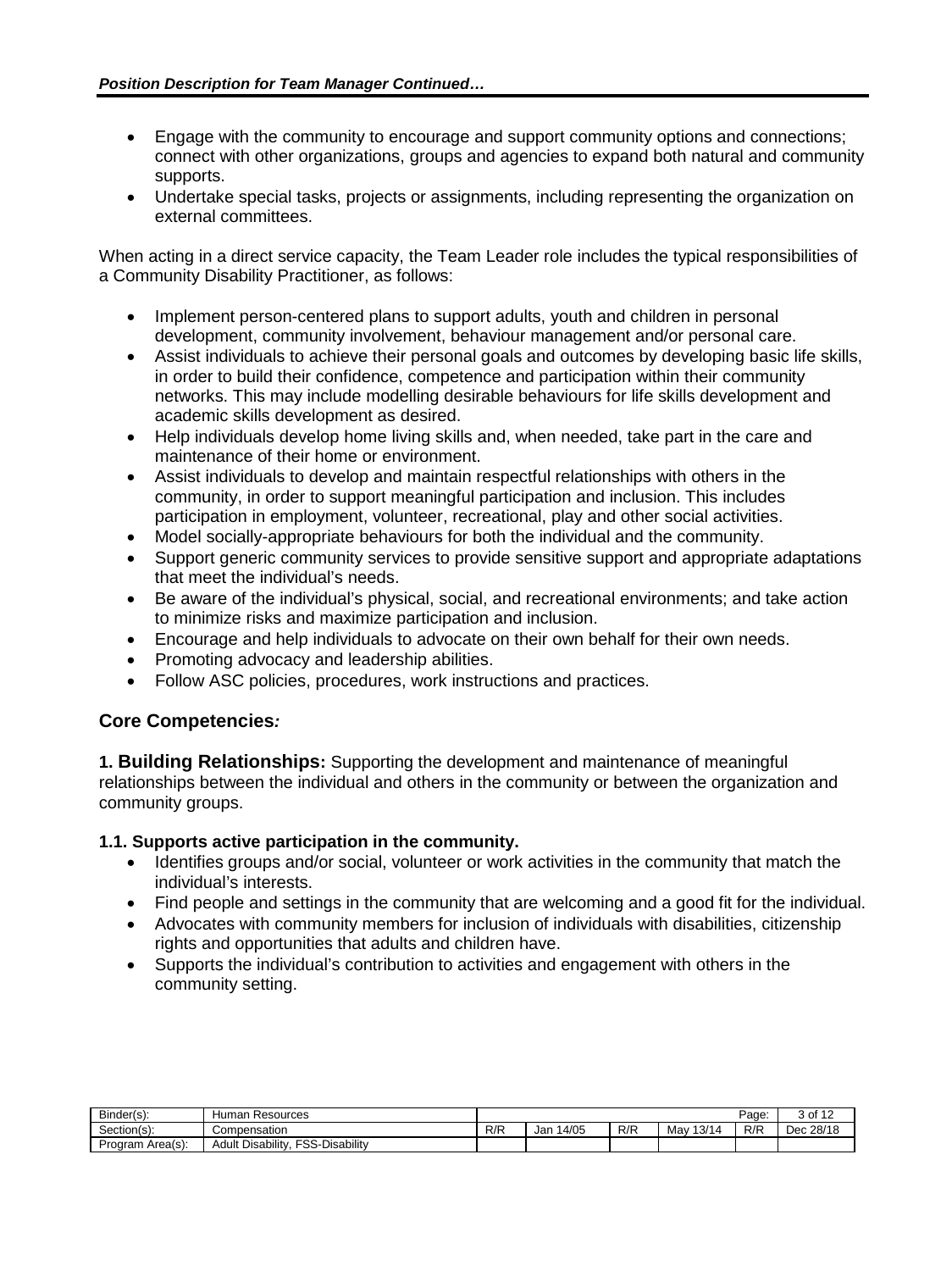### **1.2. Supports meaningful personal relationships with others in the community.**

- Identifies the individual's strengths and needs (e.g., communication, social skills) related to development and maintenance of social relationships.
- Identifies practical barriers (e.g., transportation, resources) that may make building or maintaining relationships challenging for the individual.
- Works with the individual and others in the planning team or support network to identify and implement strategies to overcome personal or practical barriers.

**2. Communication:** To engage in respectful interactions with clients, families, team members, and other professionals that builds understanding, encourages open sharing of information and feelings, and supports working together. Communication includes listening, writing, speaking, sign language, gestures, facial expressions and body language.

## **2.1. Listens to gain a better understanding.**

- Puts aside distractions and focuses full attention on those trying to communicate so as to encourage them to communicate.
- Listens quietly and patiently to others' words and their emotional tone, and watches facial expressions and body language in order to communicate interest and build a better understanding of the other person.
- Checks own understanding of others' communication by rewording, asking follow-up questions, etc., without interrupting what they are saying.
- Recognizes that challenging behaviour can be a form of communication and seeks to understand the circumstances leading to it and its value to the individual in terms of consequences.

## **2.2. Speaks to share information and ideas clearly.**

- Shares information in a timely fashion, so that others who need to know have enough time to make informed decisions or prepare for change.
- Adapts content, style, tone and method of communication to suit the other person's history, language, cultural background and level of understanding.
- Checks to see that others understand by asking them to put what was said in other words, give examples, demonstrate it, answer open-ended questions or add their own ideas.
- Addresses misunderstandings with examples that are relevant to the person's specific situation or life experience.
- Can accurately describe ASC and its programs and services to others.

**3. Documentation:** Ensure all necessary documentation is accurate and factual.

#### **3.1. Writes to document events and guide action.**

- Ensure all documentation is signed, dated, and completed within appropriate timelines as per ASC Policy and Procedures.
- Uses respectful and easy-to-understand language to present facts and examples, and does not include personal judgments.
- Writes in grammatically-accurate language with correct spelling, punctuation and word choices in order to reduce misinterpretations.
- Review, and monitor documentation and coach employees as required to meet all documentation requirements as per ASC Policy and Procedures.

| $\sim$<br>Binder(s): | Resources<br>'man<br>וטד                         |     |             |     |              | Page: | $+$ of 1 <sup><math>\degree</math></sup> |
|----------------------|--------------------------------------------------|-----|-------------|-----|--------------|-------|------------------------------------------|
| Section(s):          | Compensation                                     | R/R | 4/05<br>Jar | R/R | 13/14<br>Mav | R/R   | 28/18 ز<br>ה ה<br>Dec                    |
| Program Area(s):     | <b>Disability</b><br>FSS-<br>Disability<br>Adult |     |             |     |              |       |                                          |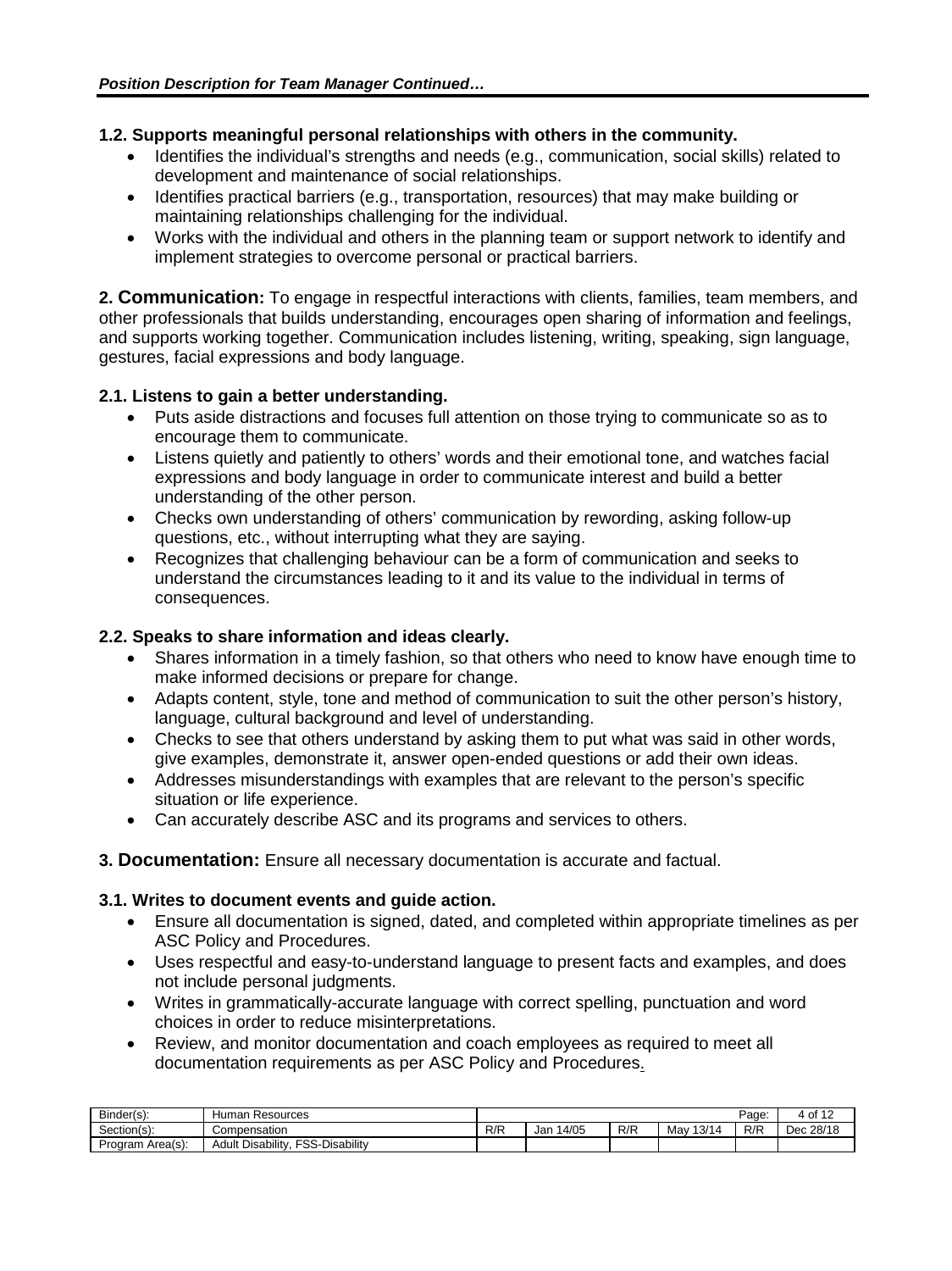**4. Creative Problem Solving and Decision Making:** Identifying and solving problems by seeking complete information to understand the situation from the viewpoint of all who are affected, identifying and weighing the pros and cons of alternatives, and where appropriate involves the individual(s) in choosing the most appropriate course of action given the circumstances.

## **4.1. Uses a practical approach to solve problems.**

- Uses one's knowledge, common sense and/or past experience to recognize, understand and solve problems/issues.
- Breaks down a complex problem/issue into its parts.
- Identifies multi-dimensional factors influencing a problem situation.
- Identifies discrepancies, trends and interrelationships in the information used to make decisions.
- Goes beyond the obvious implications of a set of facts to consider deeper or long-range implications.
- Recognizes cause and effect relationships in a situation that are likely to affect the outcome.
- Considers the pros and cons of possible solutions for each of those affected by the situation.

## **4.2. Is open to new ideas or creative solutions.**

- Is willing to consider a new perspective.
- Applies new information to work out problems and situations.
- Changes approaches when a situation calls for a different means from the usual.
- Works with others to find solutions that meet each involved person's most important needs as defined by them in order to maximize buy-in from all parties affected and achieve the goal or decision.

### **4.3. Considers multiple options to solve a problem or issue.**

- Identifies more than one possible solution to consider.
- Uses imagination to develop creative solutions when there are few or no guidelines available.
- Recognizes underlying issues and the implications of decisions or courses of action.
- Identifies and acts on the best course of action.
- Monitors the situation for safety and effectiveness in order to switch to a different solution if needed.

**5. Flexibility:** Understanding and appreciating different and opposing perspectives on an issue or situation, and adapting one's approach as the requirements of a situation change (including changes in job requirements).

#### **5.1. Accepts need for flexibility.**

- Acknowledges that other people's differing points of view have value.
- Demonstrates willingness to change ideas or perceptions based on new information or contrary evidence.
- Recognizes and responds to the evolving nature of the work.
- Demonstrates willingness to change scheduled shifts to meet demands.

| $Binder(s)$ :    | Human<br>Resources                                 |           |              |     |              | Page: | ა of <sup>1</sup> ^   |
|------------------|----------------------------------------------------|-----------|--------------|-----|--------------|-------|-----------------------|
| Section(s):      | Compensation                                       | D/D<br>NN | 14/05<br>Jar | R/R | 13/14<br>Mav | R/R   | 28/18<br>- ההר<br>Dec |
| Program Area(s): | -Disability<br>FSS-.<br><b>Disability</b><br>Adult |           |              |     |              |       |                       |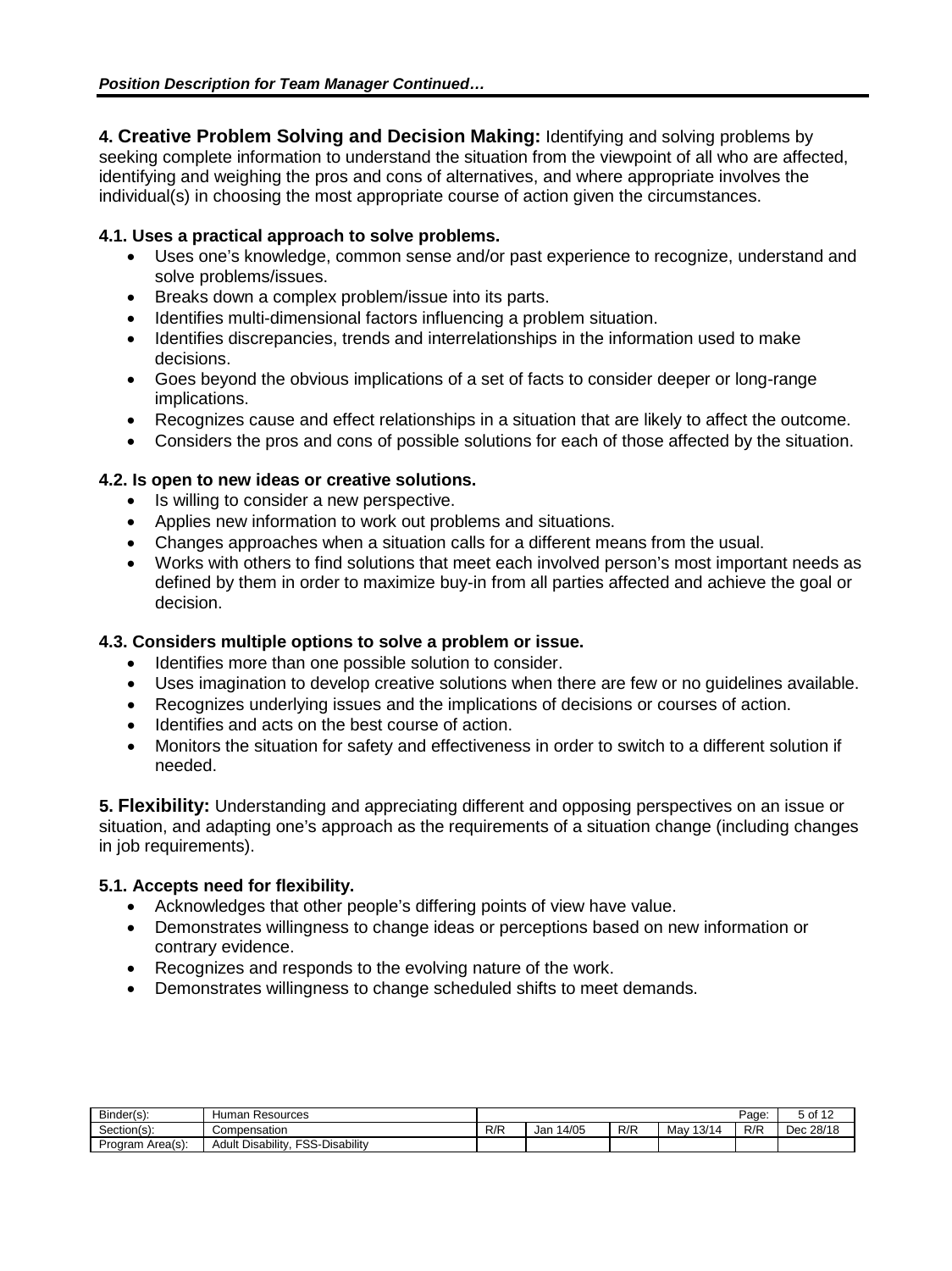### **5.2. Adapts strategies.**

- Sets and adjusts priorities among multiple tasks (e.g. putting important tasks on hold to handle an urgent need, and then returning to important tasks.)
- Evaluates the situation and decides what actions or approach to take.
- Tailors own approach to an issue/situation based on the differences in culture, working or learning style and priorities of others in the team (including the individual).
- Evaluate and assess the results of one's actions and adapts as necessary.

**6. Service to People:** Identifies and acts to address current and upcoming needs of individual(s); providing (or ensuring provision of) effective service to internal (individuals, families, guardians/trustees, coworkers) and community contacts.

## **6.1. Identifies and responds effectively to individuals' requests.**

- Reviews documentation and relevant information to seek a better understanding of the individual.
- Seeks input and feedback from individuals to develop a clear understanding of their needs and outcomes.
- Responds to requests efficiently and effectively.
- Meets individuals' needs in a respectful, helpful and responsive manner.
- Takes action beyond explicit request within established service standards.
- Refers complex questions to the supervisors.
- Adjusts approaches based on feedback from the individual.

#### **6.2. Advocates with others to meet individuals' needs.**

- Anticipates areas where support or influence will be needed and discusses situation/concerns with appropriate persons.
- Describes individuals' human and service rights and responsibilities in ways the individual understands.
- Provides instruction, guidance and support in a helpful and supportive manner.
- Encourages individuals to take an active role in achieving their goals.
- Provide positive feedback as individuals move towards building skills and abilities.

#### **6.3. Anticipates and adapts to individual needs.**

- Seeks input on a regular, ongoing basis.
- Uses understanding of the individual's viewpoint to identify barriers and advocate on their behalf.
- Works with the individual to adjust services, or problem solve to meet their needs.

**7. Fostering Independence in Others:** Nurturing self-sufficiency and self-determination, and sharing responsibility with individuals and families to promote commitment and ownership over decisions.

| Binder(s):          | Resources<br>Human                                 |     |              |     |              | Page: | o of <sup>1</sup> |
|---------------------|----------------------------------------------------|-----|--------------|-----|--------------|-------|-------------------|
| ~<br>Section(s):    | Compensation                                       | R/R | 14/05<br>Jan | R/R | 13/14<br>Mav | R/R   | 28/18 د<br>Dec    |
| Area(s):<br>Program | FSS-L<br>-Disability<br><b>Disability</b><br>Adult |     |              |     |              |       |                   |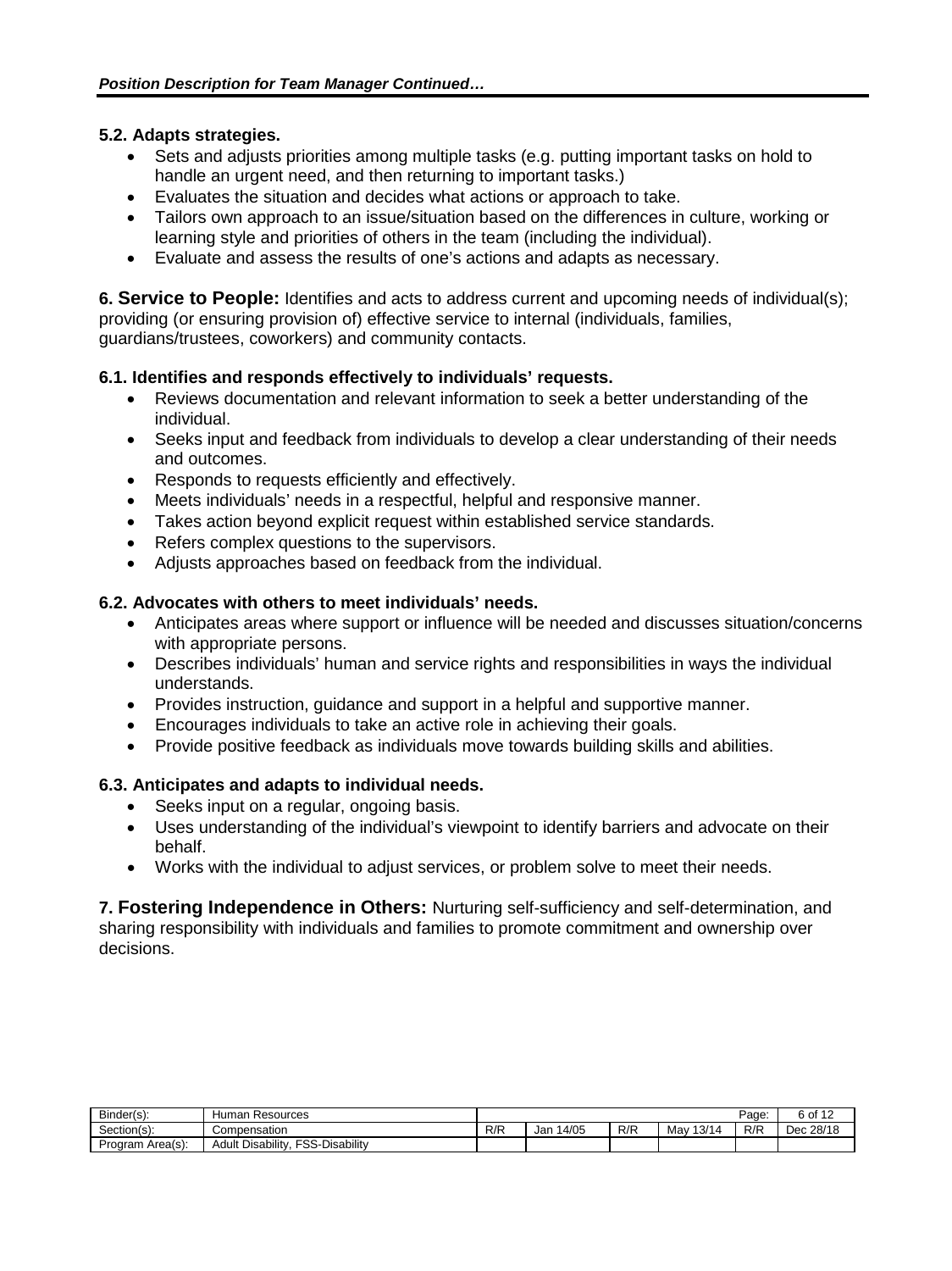### **7.1. Encourages self-confidence and belief in people's abilities.**

- Describes individuals' human and service rights and responsibilities in ways the individual understands.
- Provides instruction, guidance and support in a helpful and supportive manner.
- Encourages individuals to take an active role in achieving their goals.
- Shows belief in and respect for others' capabilities by speaking of them in positive terms.
- Provide positive feedback as individuals move towards building skills and abilities.

## **7.2. Provides guidance to increase personal control in decision-making (i.e., selfdetermination).**

- Works with the individual and support team to reach agreement and a shared understanding of who will take what role in making decisions and completing tasks.
- Provides individuals with information, tools and resources appropriate to their abilities so that they have what they need to make decisions for themselves.
- Recognizes and supports the choices of individuals.
- Considers health and safety issues in decision-making.

## **7.3. Provides guidance to increase independence.**

- Assesses what an individual can already do before attempting to provide training or support on a task.
- Can describe the way the individual prefers to learn and the evidence on which that judgement is based.
- Demonstrates how to complete tasks.
- Provides individuals with information, tools and resources appropriate to their ability to complete tasks.
- Provide positive feedback as individuals move towards building skills and abilities.

#### **7.4. Fosters independence in staff**

- Expresses positive expectations that employees will take an active role in completing tasks successfully and achieving their goals.
- Provides instruction, quidance and positive and constructive feedback to employees in a helpful and supportive manner.

#### **7.5. Delegates responsibility for tasks to others**

- Assigns routine tasks to trusted individuals or employees.
- Supports others during the transition of responsibility to learn assigned tasks.
- Monitors work to ensure tasks are completed successfully and provide constructive feedback as appropriate.

## **8. Interpersonal Relations and Respect:** Building positive, committed working relationships with others.

| Binder(s):          | Resources<br>tumar                                      |     |              |     |              | Page: | -<br>640<br>יש |
|---------------------|---------------------------------------------------------|-----|--------------|-----|--------------|-------|----------------|
| ~<br>Section(s):    | Compensation                                            | R/R | 14/05<br>Jan | R/R | 13/14<br>Mav | R/R   | : 28/18<br>Dec |
| Area(s):<br>Program | Disability<br><b>FOO</b><br>-Disability<br>Adult<br>১১- |     |              |     |              |       |                |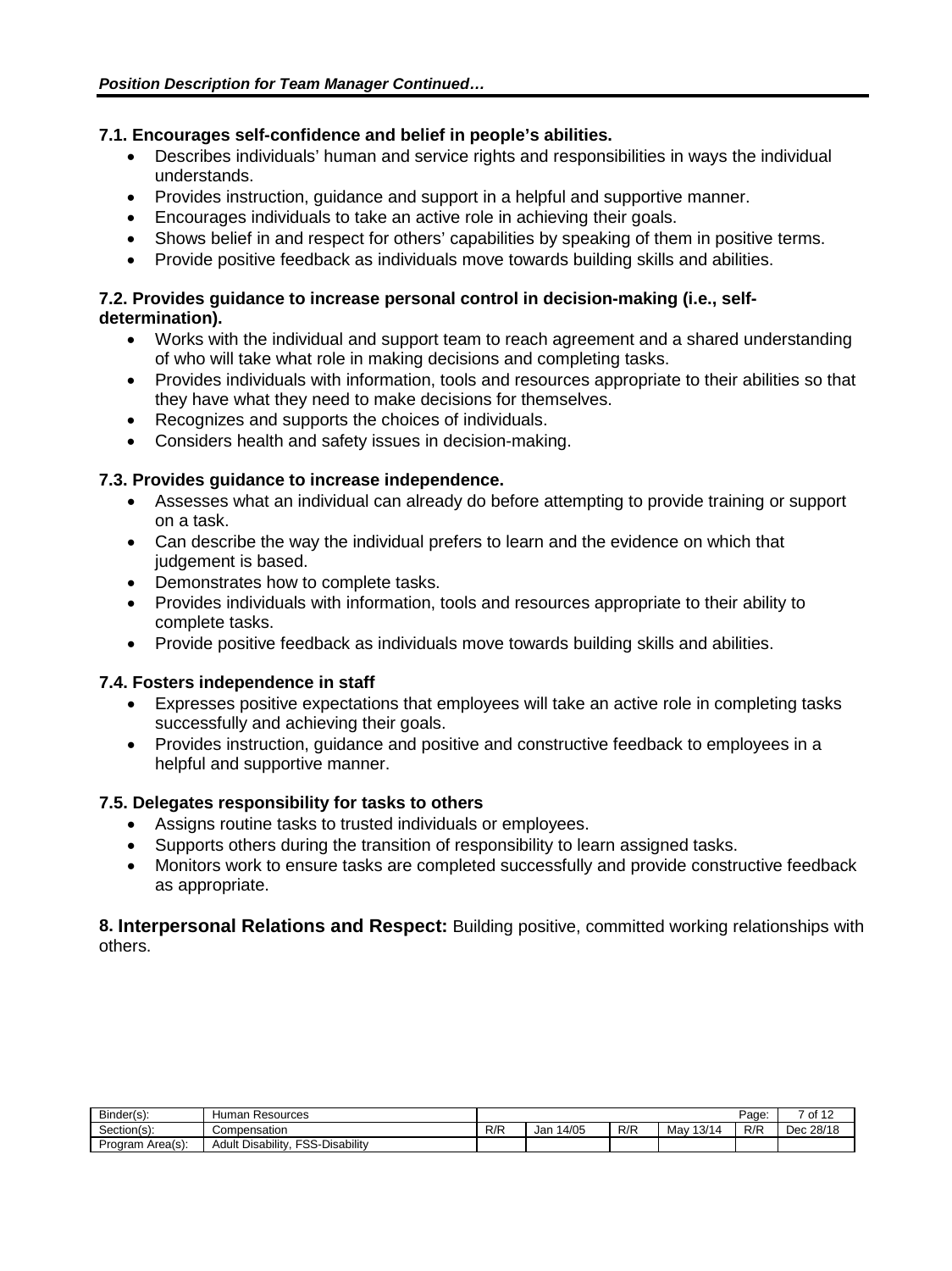### **8.1. Interacts respectfully with others.**

- Treats people with honor, dignity and respect in all situations by paying attention to the volume and tone of one's own voice, and interacting with them directly rather than through others.
- Uses person-first language when communicating information about individuals with disabilities.

## **8.2. Actively seeks to understand others and build relationships.**

- Takes the time to get to know and understand the interests, concerns and objectives of others.
- Reviews documentation and relevant information gathered by others to seek a better understanding of the individual.
- Attempts to identify the perspectives of others (e.g., fears, hopes, beliefs, expectations, goals, priorities) in preparing to discuss issues that could result in conflict.
- Pays attention to others' behaviours (e.g., body language, tone of voice, facial expressions, nuances, questions) to better understand their feelings and intent.
- Gains the confidence of others and establishes good working rapport with people regardless of any differences in backgrounds or cultures.

## **8.3. Uses empathy.**

- Demonstrates sincere caring for what people are experiencing with words, tone of voice, facial expressions and body language.
- Observes others to anticipate reaction and tailors approach accordingly.
- Displays tact, cooperation, sensitivity and respect for the opinions and situations of others and their culture or background.

**9. Leading Others:** Leading and supporting a team to achieve outcomes by providing appropriate resources and support, motivation and accountability.

#### **9.1. Builds team commitment and spirit.**

- Builds good morale and cooperation within the team.
- Fosters a climate of openness, and trust among team members by treating each person as a valued team member and helps people feel comfortable to say what they need and express differing opinions.
- Consults with others and maintains objectivity when working on issues.
- Consistently holds self and others accountable for promoting collaboration and resolving conflicts.
- Effectively works to resolve conflict.

# **9.2. Facilitates the team function through good meeting processes.**

- Sets agendas and objectives, and assigns tasks or items to others.
- Conducts effective meetings, managing time to reach the meeting's objectives.
- Solicits ideas and contributions from team members in planning, problem solving and decision-making.
- Keeps staff well-informed on work issues and changes, explaining reasons for decisions.

| $\sim$ :<br>Binder(s): | Human<br>Resources                                      |          |              |     |              | Page: | ം of <sup>1</sup>        |
|------------------------|---------------------------------------------------------|----------|--------------|-----|--------------|-------|--------------------------|
| Section(s):            | Compensation                                            | D/D<br>ᄿ | 14/05<br>Jar | R/R | 13/14<br>Mav | R/R   | 28/18<br>$\sim$<br>ื่∟⊌ะ |
| Program Area(s):       | -Disability<br>FSS-<br><b>Disability</b><br>Adult<br>ںں |          |              |     |              |       |                          |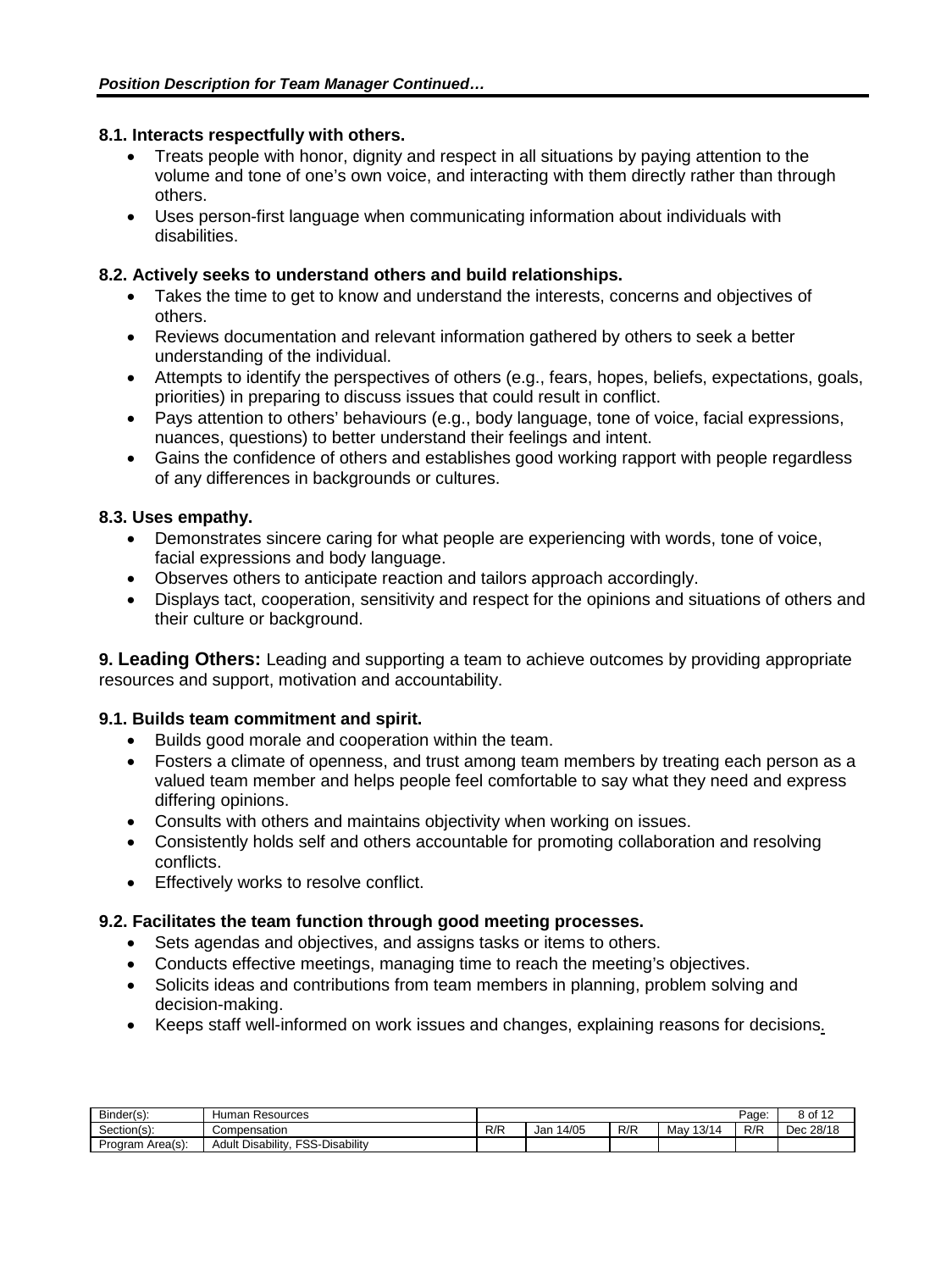#### **9.3. Promotes team member effectiveness.**

- Promote effective team work (e.g. setting clear direction, providing appropriate structure and resources, getting the right people).
- Ensures that the strengths and skills of all team members are used to their full advantage.
- Ensuring staff understand their role and responsibilities, coaching and supporting them in improving their skills.
- Recognize staff efforts and provide fair feedback to the team and individual members.

**10. Maintaining a Safe and Healthy Workplace:** Ensuring the health and safety of oneself and others and taking responsibility to work safely.

## **10.1. Practises health and safety skills on the job.**

- Follows safety procedures and protocols set out in policy.
- Practises universal precautions consistently.
- Recognizes risks and takes actions to manage risks.
- Participates in hazard assessing and follows identified controls.
- Recognizes signs of stress or health issues in oneself and takes actions to maintain health and effectiveness.
- Refrains from causing or participating in violence, harassment or bullying.

## **10.2. Promotes health, safety and well-being of others.**

- Recognizes signs of illness, health issues, abuse or stress in the individuals one supports and follows up according to ASC policy and procedures.
- Supports individuals to learn about safe and healthy lifestyles and pursue goals the individual may have related to wellness.
- Adheres to ASC policy and procedure for safe administration of medication and personal health protocols.
- Ensures that all team members are trained and orientated to applicable hazard assessments and follow identified controls.

#### **10.3. Addresses emotional health and safety of supported individuals**

- Recognizes signs of emotional distress in the individuals one supports and follows up effectively.
- Can track instances of important medical or behavioural responses over time and situations to determine whether a treatment or planned procedure is in need of review.
- Knows when to consult with Coordinator regarding access to specialized community resources to address health, safety and well-being issues of supported individuals.

**11. Professional Excellence:** Striving to reach a higher standard of performance through continuous learning and improvement.

#### **11.1 Creates own measures of excellence.**

- Creates professional goals that align with overall program and organizational outcomes.
- Identifies ways of meeting goals.
- Keeps track of and measures progress.

| $\sim$<br>Binder(s): | Human<br>Resources                                      |          |              |     |                | Paɑe | $\overline{a}$<br>of            |
|----------------------|---------------------------------------------------------|----------|--------------|-----|----------------|------|---------------------------------|
| Section(s):          | Compensation                                            | D/D<br>ᄿ | 14/05<br>Jar | R/R | 13/14<br>⊣∨lav | R/R  | 28/1۶ ز<br>$\sim$<br><b>DEL</b> |
| Program Area(s):     | -Disability<br>FSS.<br><b>Disability</b><br>Adult<br>ںں |          |              |     |                |      |                                 |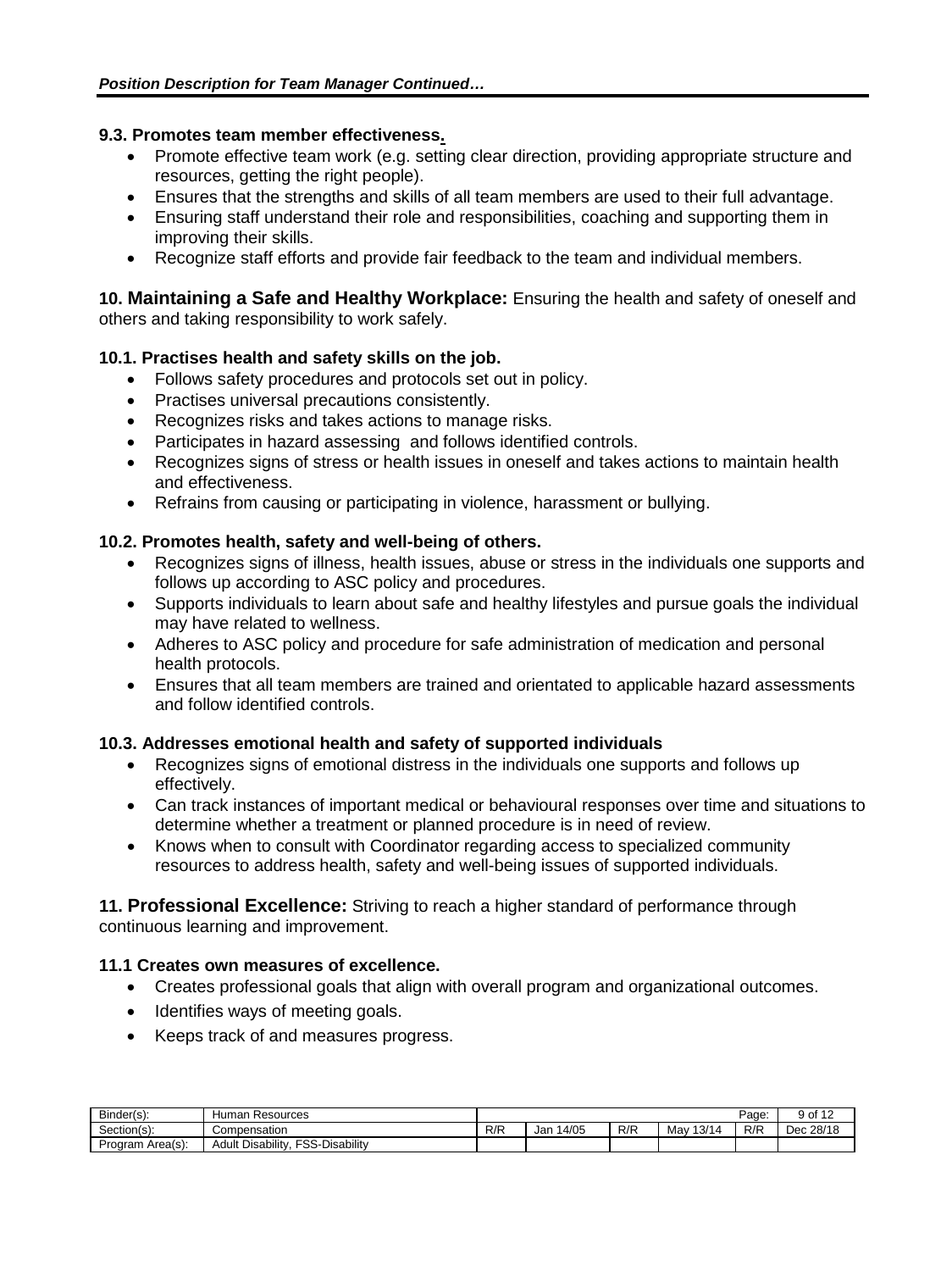# **11.2. Takes steps to improve performance.**

- Knows the job requirements and actively works to maintain and upgrade relevant skills.
- Follows through from program or individual planning information to achieve desired outcomes.
- Actively suggests ideas for improving processes in systems or in own work.
- Works to achieve consistency in service development and delivery.
- Offers to take on tasks.
- Contributes recommendations and anticipates barriers to implementing these recommendations.
- Attends, actively participates in, and successfully completes required training and professional development aimed at improving knowledge or skills.
- Asks mentors and supervisors to share best practices to help improve outcomes.

# **11.3. Restrains own emotional impulses.**

- Pays attention, recognizes and takes steps to control own negative emotional responses to situations and others (e.g., suggesting a short break to analyze or get a handle on own emotions, when appropriate).
- Maintains composed body language in situations when one's opinions, recommendations or ideas are being challenged.
- Pauses to reflect before acting so that one's own emotional impulses do not stop others from communicating honestly and fully.

# **11.4 Behaves calmly in emotionally-charged situations.**

- Acknowledges the concerns of others respectfully.
- Expresses differing opinions and disagreements with tact and sensitivity.
- Presents evidence/observations or explains reasons behind one's own opinions calmly and reasonably.
- Avoids known triggers or behaviour(s) that commonly escalate emotional responses in a situation.
- Determines and uses the best response to deescalate an individual in a stressful or crisis situation (e.g., humour, empathic listening, explanations, etc.).

# **11.5. Anticipates challenging situations.**

- Plans ahead of time how to manage emotions or stress when challenging situations are expected.
- Maintains composed body language in challenging situations, even when the challenges are unreasonable or personally offensive.

**12. Teamwork:** Working collaboratively with others (e.g., supervisor, co-workers, other professionals, guardians/family, individuals) to achieve common goals and positive results.

# **12.1. Participates as a team member.**

- Works collaboratively with others.
- Understands the team's goals, each team member's role and how they interconnect.
- Shares relevant experiences, knowledge, ideas and best practices with team members.
- Deals honestly and fairly with others, showing consideration and respect for their needs.
- Manages workplace conflicts and recognizes differences in opinions, beliefs and values.

| Binder(s):       | Resources<br>dumar                                 |     |             |     |              | Page: | 10 <sub>o</sub><br>640 |
|------------------|----------------------------------------------------|-----|-------------|-----|--------------|-------|------------------------|
| Section(s):      | Compensation                                       | R/R | 4/05<br>Jan | R/R | 13/14<br>Mav | R/R   | Dec 28/18              |
| Program Area(s): | -Disability<br>Disability<br>$\sim$<br>Adult<br>∼. |     |             |     |              |       |                        |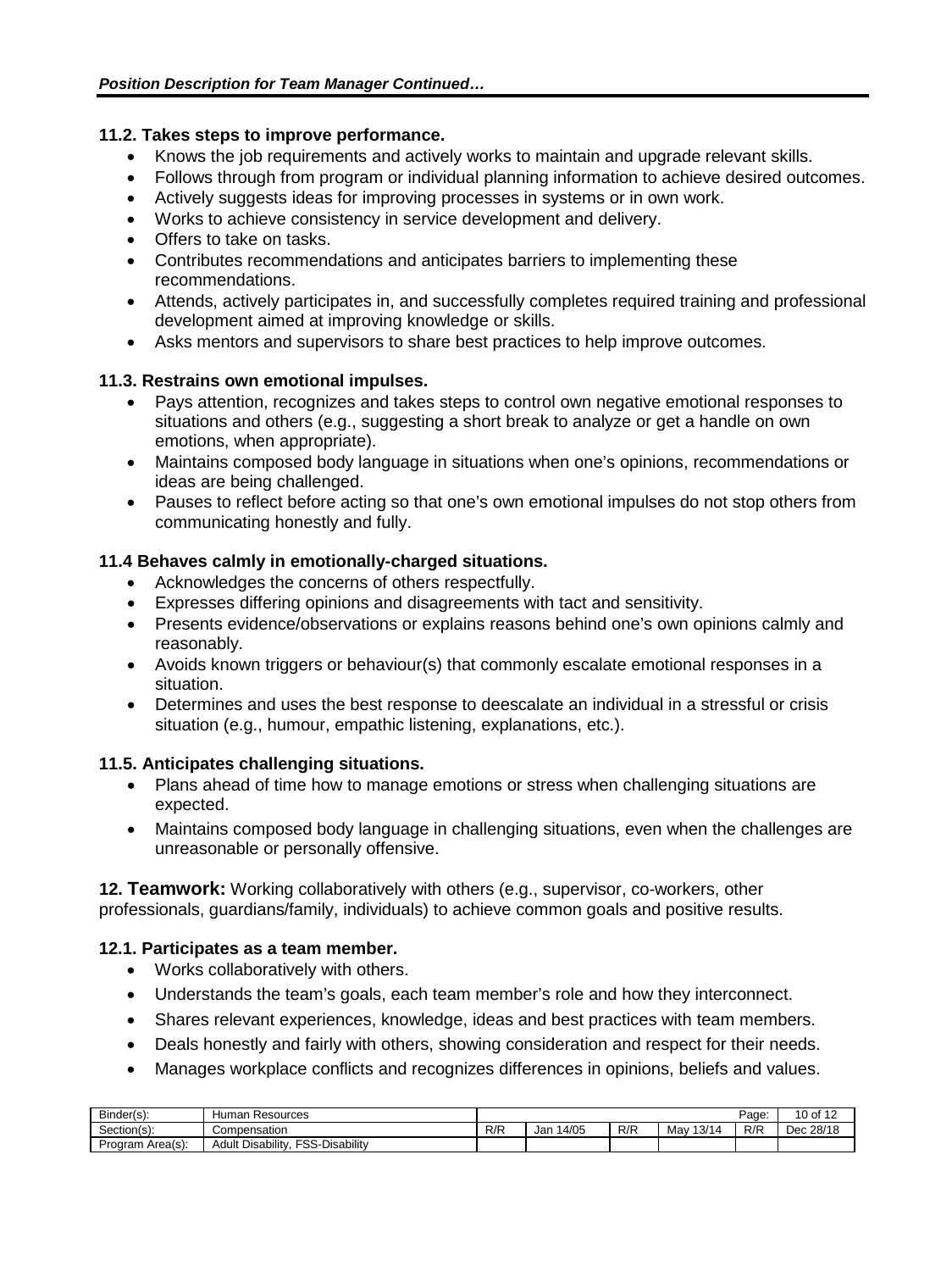- Offers support to co-workers and works collaboratively to achieve team goals.
- Meets commitments made to others.
- Maintain clean and organized shared work environments

# **12.2. Encourages others' contribution to the team.**

- Seeks others' input and involvement and listens to their viewpoints.
- Suggests or develops ways to maximize the engagement and contribution of all team members.
- Changes interaction style as needed to encourage others to participate in team processes.
- Acknowledges or gives others credit for their work.
- Learns from and builds on the good ideas of others.
- Encourages people to continue their efforts when they become discouraged.
- Mentors or provides guidance to facilitate learning.
- Encourages co-workers and teams to achieve a high standard of service excellence.

#### **12.3. Supports team members to succeed**

- Shares information with team members about actions or proposed changes that will affect them.
- Offers support to co-workers when they need it.
- **13. Risk Management:** Identifying, assessing and managing risk.

#### **13.1. Identifies possible risks in service provision.**

- Describes risks related to a person, situation or activity, including how likely or severe a risk is.
- Uses past experience, knowledge of mental health and disability, and an understanding of the individual to identify internal and external factors behind challenging behaviour for an individual.
- Recognizes situations and one's own actions that could trigger negative emotions (e.g., frustration, anger, anxiety, fear, sadness, depression) for the supported individual.
- Participates in Functional Behaviour Assessments and Risk Assessments, taking direction from other professionals and contributing to them by sharing one's knowledge and experience.
- Plans for situations that could trigger negative emotions and challenging behaviour and how the situations can be managed to reduce their likelihood or impact.

**14. Values and Ethics:** Conduct attitudes and viewpoints that demonstrate personal integrity and a commitment to the principles that guide the decisions and actions of the profession, and ASC.

# **14.1. Demonstrates overall personal integrity and practises the fundamental values of ASC.**

- Demonstrates a commitment to ASC's ethics and principles though conduct, attitudes, viewpoints, and personal integrity.
- Demonstrates good work ethic by being on time, being prepared and informing those affected in a timely fashion if unable to meet commitments.

| Binder(s):       | Resources<br>ıman<br>¬uъ                         |     |             |     |              | Page | 10 <sup>1</sup><br>$\overline{A}$ |
|------------------|--------------------------------------------------|-----|-------------|-----|--------------|------|-----------------------------------|
| Section(s):      | Compensation                                     | R/R | 4/05<br>Jar | R/R | 13/14<br>Mav | R/R  | 28/18 ز<br>- ההרי<br>Dec          |
| Program Area(s): | <b>Disability</b><br>FSS-<br>Disability<br>Adult |     |             |     |              |      |                                   |